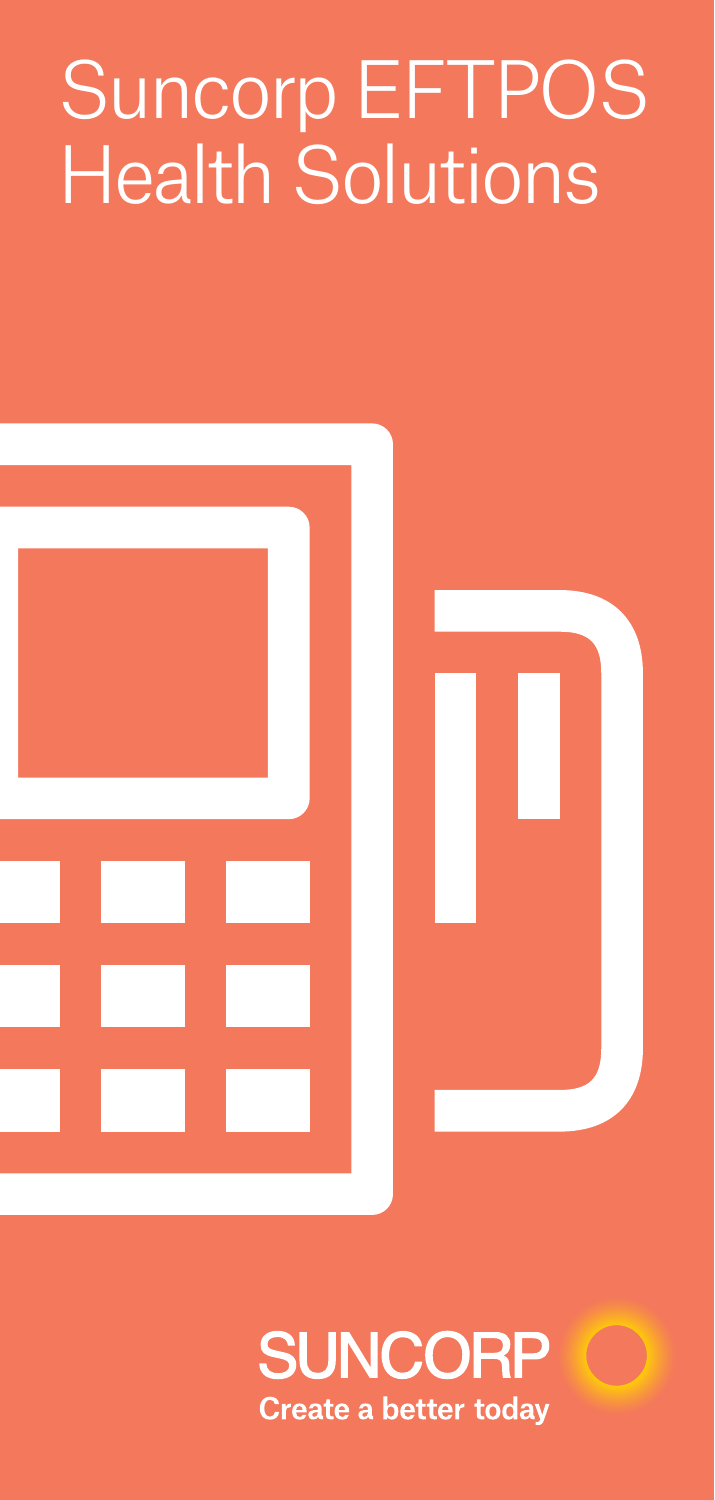## Health claiming solutions on your EFTPOS

#### Suncorp EFTPOS Health explained

The ability to process private health fund claiming (HealthPoint), Medicare claiming and credit and debit card transactions through your EFTPOS terminal.

#### Who it's suitable for

| <b>EFTPOS+</b><br><b>HealthPoint +</b><br><b>Medicare</b>                                                                                                                                                                                                                                                                                                                                                | <b>EFTPOS+</b><br><b>HealthPoint</b>                                             | <b>EFTPOS+</b><br><b>Medicare</b>                                                                                                                                                            |
|----------------------------------------------------------------------------------------------------------------------------------------------------------------------------------------------------------------------------------------------------------------------------------------------------------------------------------------------------------------------------------------------------------|----------------------------------------------------------------------------------|----------------------------------------------------------------------------------------------------------------------------------------------------------------------------------------------|
| Dentists<br>Endodontists<br>Periodontists<br>Paediatric dentists<br>Paedodontists<br>Dental prosthetics<br>Optometrists<br>Physiotherapists<br>Chiropractors<br>Orthodontists<br>Osteopaths<br>Podiatrists<br>Psychologists<br>Dietitians<br>Speech<br>pathologists<br>Occupational<br>therapists<br>Exercise<br>physiologists<br>Audiologists<br>General<br>Practitioners<br>(OSHC/OVHC)<br>Counselling | Naturopaths<br>Acupuncturists<br>Remedial massage<br>therapists<br>Myotherapists | General<br>practitioners<br>Aboriginal health<br>workers<br><b>Diabetes</b><br>educators<br>Mental health<br>workers<br>Oral medical<br>and pathology<br>practitioners<br>Dental specialists |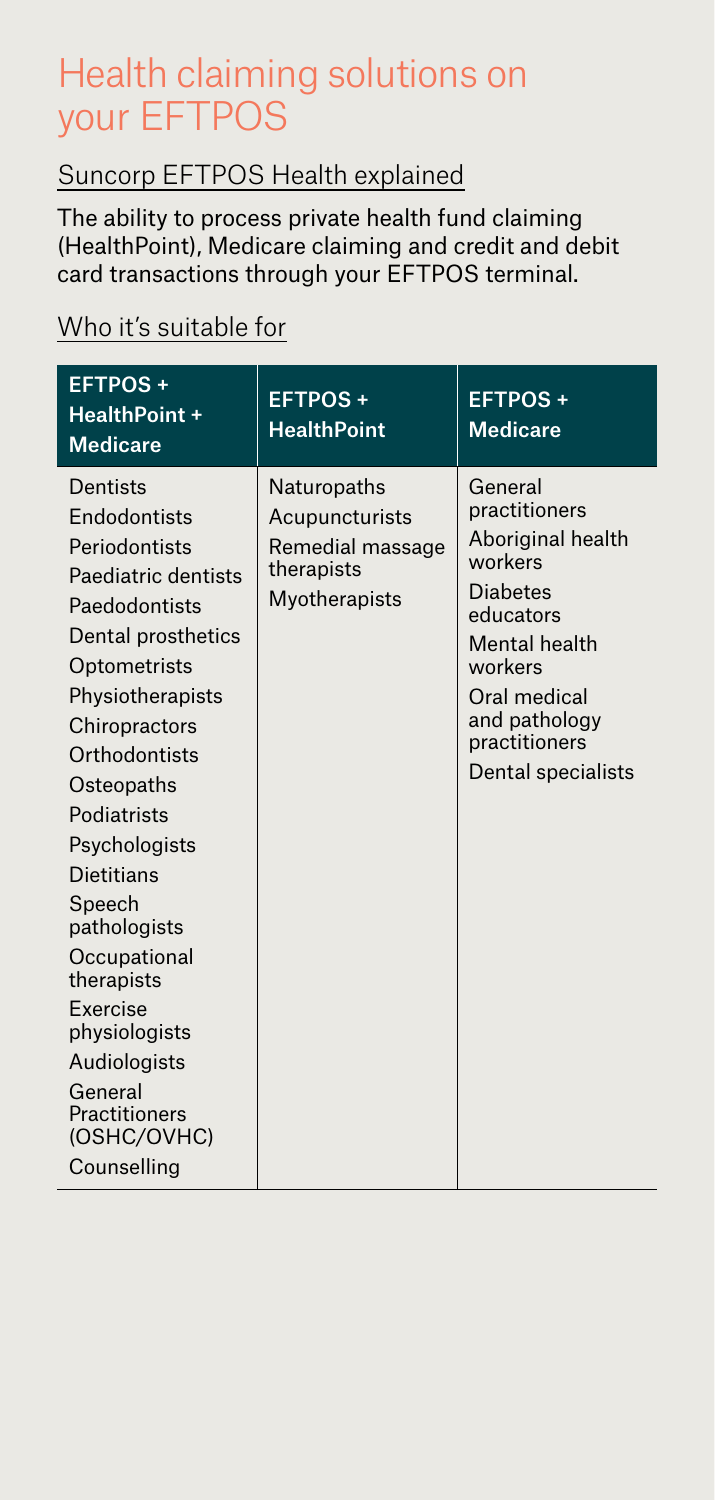#### What it offers

- Daily settlement for credit and debit card transactions, seven days a week, which means you can use your cash the next day if to a Suncorp Bank Business Premium Account.\*
- No merchant service fee charge on health fund rebate amounts.
- Easy-to-read monthly merchant statements.
- $-$  All health claiming requirements in one small terminal.
- Access to an online portal for reporting, help guides and system notifications.

# How EFTPOS Health works

- Step 1. Insert, swipe or tap the card.<sup>^</sup>
- Step 2. Follow the terminal prompts for the different transaction types.

Merchants are able to process the following transaction types using Suncorp EFTPOS:

- Purchase.
- Refunds.
- Pre-authorisation.
- Private health fund claims.
- Medicare Easyclaim rebates for paid patient claims.
- Bulk-billed patient Medicare claims.

#### Practices are able to process the following card types using Suncorp EFTPOS:

- All major credit and debit cards (Australian and international).
- American Express (subject to successful application and approval from American Express).
- Apple Pay, Google Pay, Samsung Pay and other "Pays".
- Diners Club (subject to successful application and approval from Diners Club).
- Medicare cards.
- A variety of participating health fund cards.\*\*